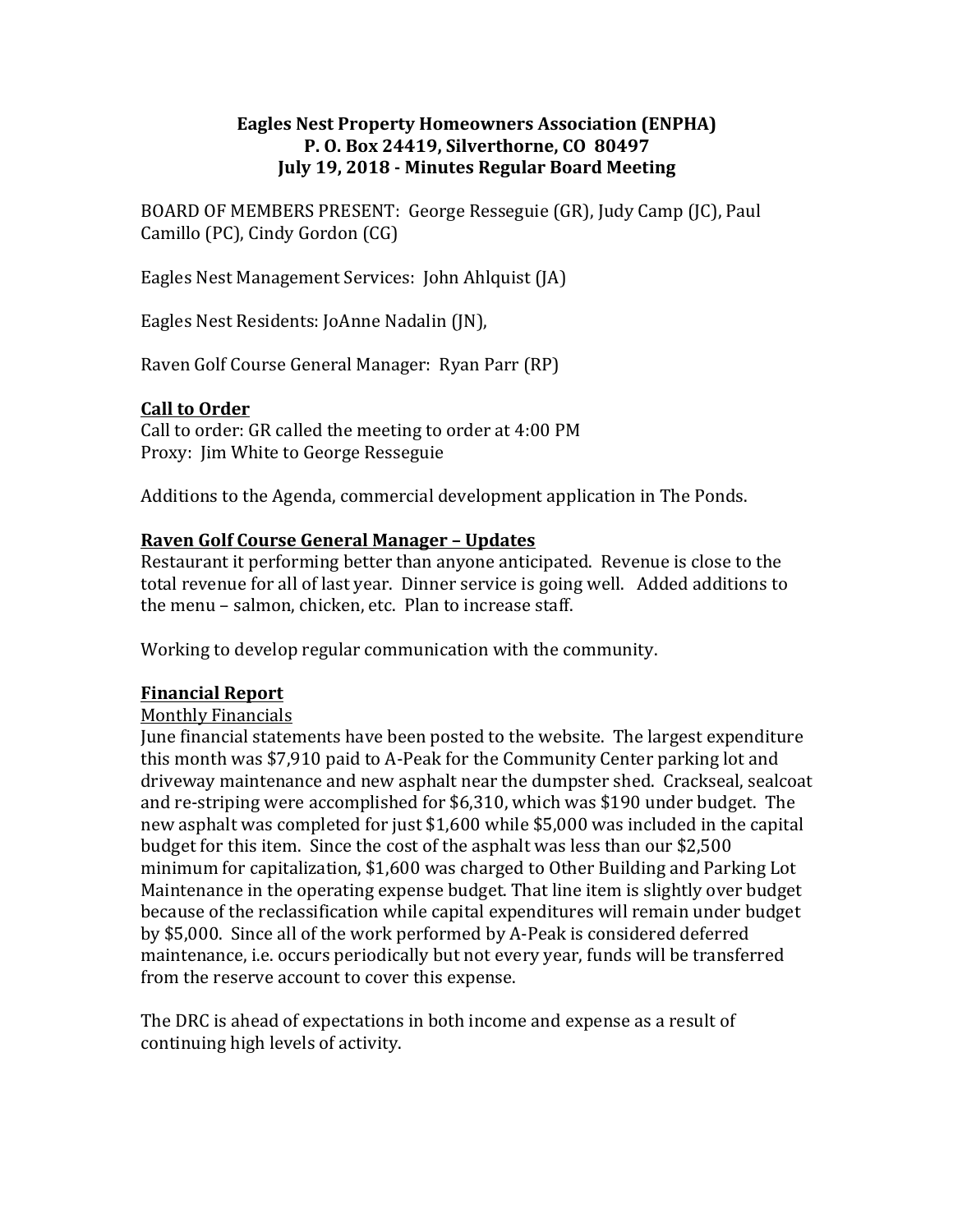## Collections

As of 6/30, two properties were outstanding on their 2018 dues. One is the property whose owner is deceased and we just recently made contact with a representative who will make the dues payment. One homeowner is not responding to our outreach. A third homeowner, whose home is in foreclosure, has paid the \$200 regular assessment but is past due on fees.

The Special Assessment related to Tract I now totals \$20,346.79.

DRC fines for the homeowner who had not complied with design guidelines related to yard art are \$7,751.05 at the end of June including the initial fine, fines for a continuing violation through April 23, legal costs, late fees and interest.

## **Town of Silverthorne**

Updates

Smith Ranch construction underway on single family and duplexes. Preliminary plan for townhomes has been approved. Town is conducting a study on when or whether the Water Treatment Plant should be expanded.

Jurisdictions participating in consultant study of whether there is a need/desire for an indoor fieldhouse.

Open House – Can't discuss Fourth Street Crossing because there is an application being reviewed by TOS. Concern about slowing traffic-focus needs to be on more efficient movement but really is a CDOT issue. Bike path is being diverted to Brian Ave for the safety of the bikers and drivers.

# Short-Term Rental Strategy

The TOS is looking at this from 2 perspectives:

-Administrative – separate license/fee that takes into account additional costs of administration.

- Require license number to be in all advertising & posted at each unit.
- Individual license for each unit rather than umbrella license for property manager
- Local contact required & local contact info given to all neighbors within 200-300 feet of property
- Complaint escalation process
- Ability to suspend license based on number of complaints
- Life safety requirements smoke/CO detectors, fire extinguishers, etc.
- Significant penalties for violations
- Hire on-sight company to identify unlicensed short term rentals
- Agreement with Air BNB to collect and remit taxes

 -Logistical

Community discussions about whether number/location of Short Term Rentals should be restricted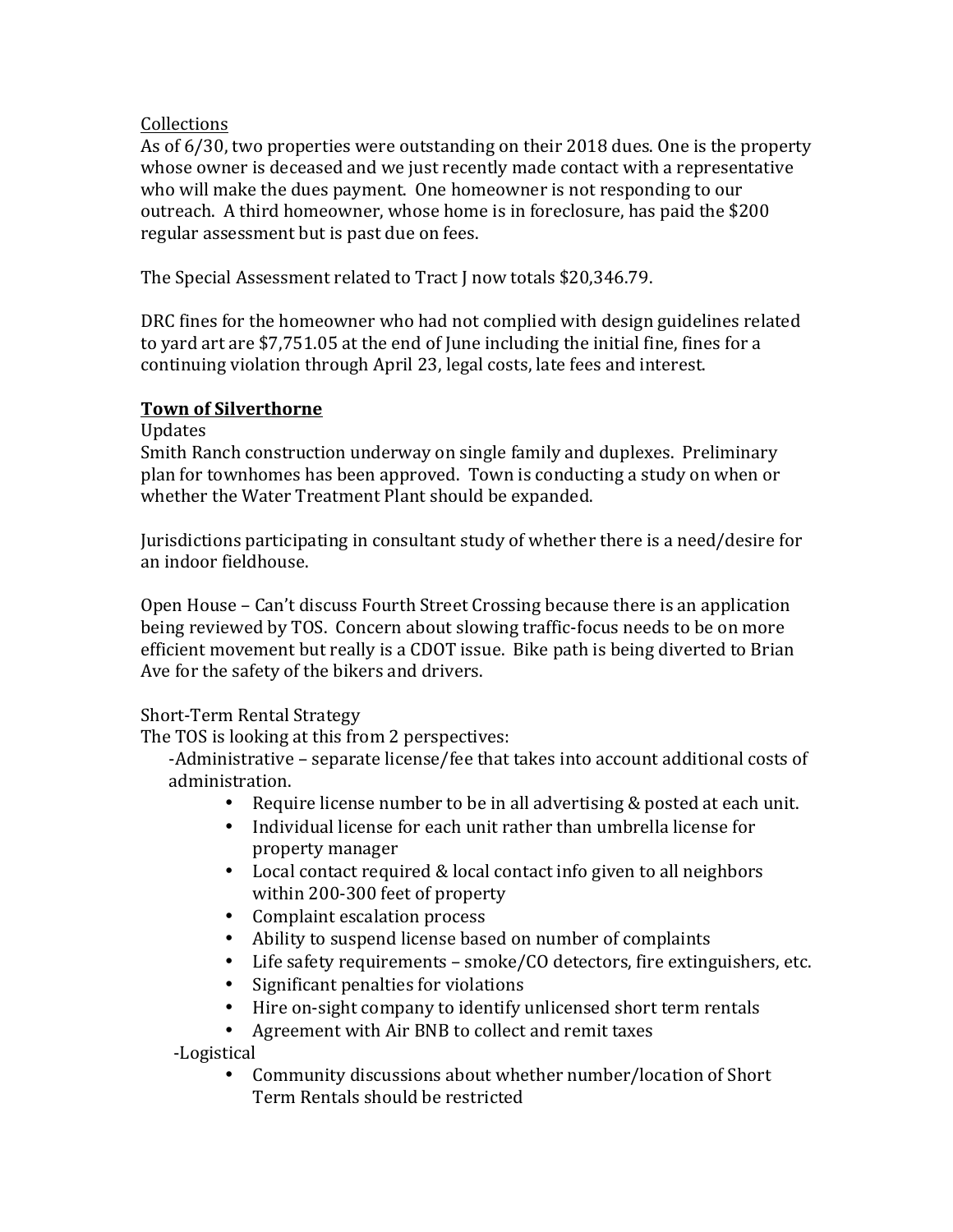• Include property managers and hotel owners in meetings

# **Compliance**

This month there was a  $5<sup>th</sup>$  wheel trailer, 4 RV's, 2 boat trailers and a trailer. There were also two real estate signs. Three of the vehicles were removed after personal visits. Five appeared temporary and were removed without contact. One real estate sign was replaced after a phone call. I found a second real estate sign in violation on my tour yesterday. I have called the realtor and he will replace the sign with an Eagles Nest compliant sign.

# Removal of Dead Trees from Private Property

GR and JA met with Kirsten Jacobse and David Siderfin of the Town's Sheriff's office to discuss plans to remove dead, diseased, and/or beetle infested trees per Town Code 4-8-52. In discussion, there are conflicting definitions with the County regarding what constitutes a tree that needs to be removed. Further discussion needed.

# Tract J Site Rehabilitation

GR wants to recognize Bob and Katie Nees for permitting their water to be used for the newly planted trees. Presently, GR hand-waters the trees twice a month. BM will search out aspens that can be replanted near the Tract I site to enhance privacy of the Nees' house.

There also was discussion regarding irrigation of the trees with a drip-line set-up. Rather than rely on the property owner who cut down the trees to provide water, it was agreed to install a drip-line system with water from the Nees property that will replace the present hand-watering system. BM and PC will work out the details.

GR reported that of 60 trees planted last fall, there are about 20 that must be replaced, half of which are diseased(Cytospora). GR will meet with Ceres Landcare to discuss the warranty coverage and replacement options.

# **Transition**

JA is going to retire at the end of the year. GR will work with the rest of the Board to evaluate possible options for a new Compliance Manager.

# Real Estate Signs

It has been a long-standing practice to allow property owners with property on the golf course to put up 2 "For Sale" signs, one on the golf course and one in front of their home. However, the Decs specifically state that only one For Sale sign may be used. Board Motion: *JC* moved that the Board enforce the number of realty signs *displayed; LSJ second, passed unanimously.* Further discussion concerned how to "roll out" the change from present practice. GR and JA will meet with the HOA attorney to discuss and provide a strategy at the August Board meeting.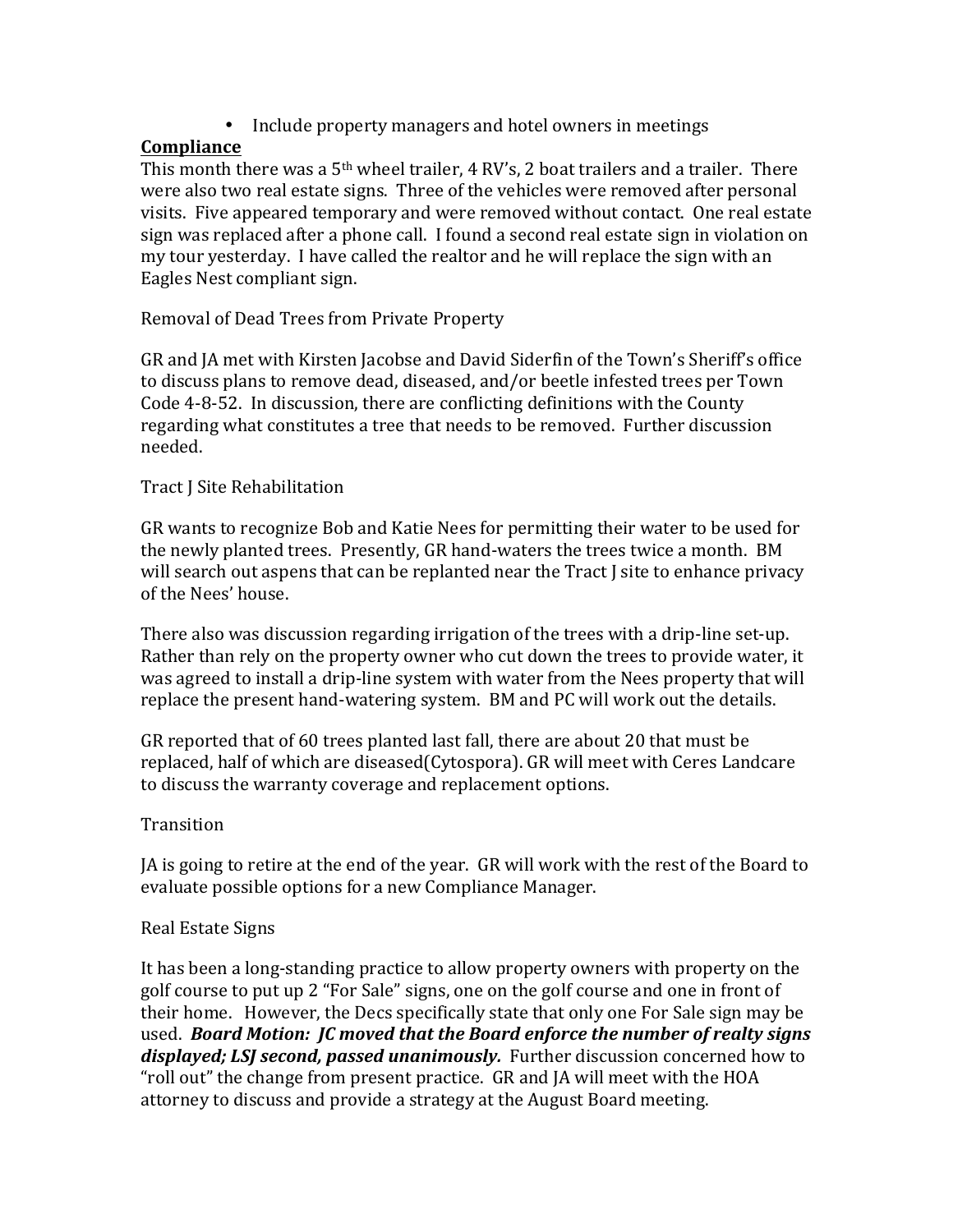### **Environmental**

Weeds, Trees & Trails

There were no complaints and no request related to weeds, trees and trails. We are working on 2018 plans for the Weed Program and trail maintenance. We worked the J Track area on the HOA workday We installed five sets of steps and a small bridge.

A meeting was held to formulate our weed spraying plans. Spraying started July 16. Four Sub Associations have opted out of the weed program. 47 opt-outs being reviewed by BM and John Taylor. Invoices for the weed spraying were mailed today.

Some owners rejected their invoice stating they had sprayed their weeds and had opted out. However, no communication had been received. It was agreed to cancel the billing in all of these disputes given the amount of confusion/ignorance of communications from the Board.

Thank you to all who help in any way to make improvements to our great neighborhood.

Please let us know of any areas that require our attention.

## **Building & Grounds**

South Entrance - Lawn and island planting looking as good as ever. Neils Lunceford doing a good job of maintaining the area.

Held going away party for Dave Anderson well attended he will be miss by many in the community.

Raven entrance - Good news Josh - Raven grounds keeper, has determined that there is a sprinkler system that can handle both sides of the entrance. Bad news, appears to have some leaks and not exactly sure where it runs. Josh says he is unable to address issues at this time. Will continue discussions to see what might be accomplished.

Community Center - all scheduled maintenance and improvements (crack and seal coating, asphalt repair and guard rails) for the CC have been completed with the exception if upgrading of the flower beds in front of the CC. That work will be scheduled for fall.

Community Center usage 22 events

7 MahJongg, 4 Enpha, 2 Non profits 2 sub assoc 4 social and 3 paid events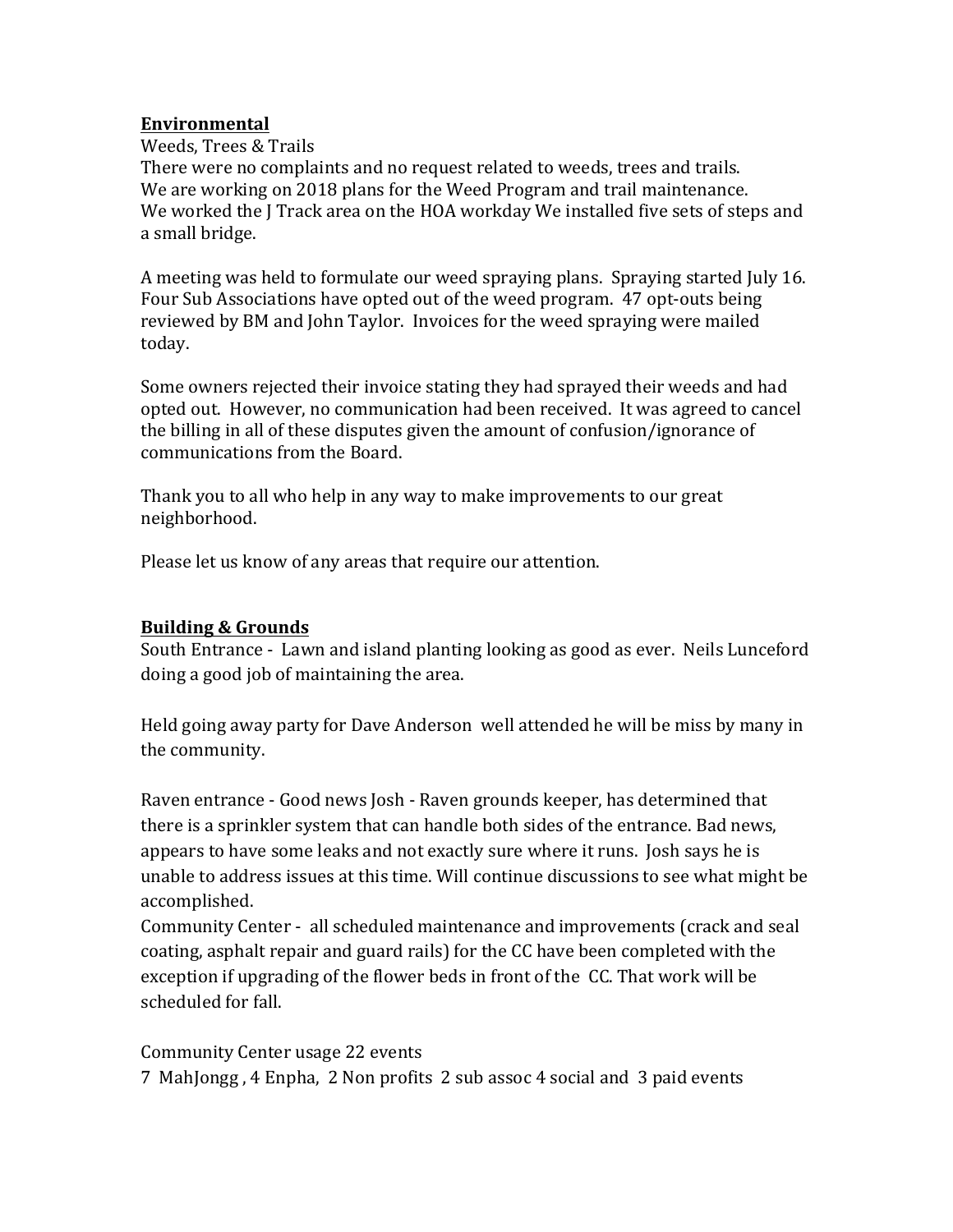#### **Sub-associations**

No discussion

### **DRC**

Open Projects/Financials Concept - 2 Preliminary - 8 Notice to Proceed - 3 Under Construction - 7 Completed or TCO - 2 Modification Approved - 3 Modification Under Construction - 4 Modification Completed - 0 Total Projects – 29

## **Other**

Rescheduling August 9 Board Meeting – the meeting will be rescheduled to 4 pm on August 16. GR to advise Peggy Long.

Cell Tower Next Steps – GR sent a previous e-mail explaining rationale for the lack of progress from Verizon regarding the drone study. He is going to let this go for a few months and circle back with Brad Johnson (Black & Veatch) in October.

PO Boxes in ENPHA – GR advised that an owner had questioned whether the Board now may consider placing PO Boxes on HOA open space, mainly the Community Center. LSJ advised that based on previous research, there are no sites either large enough or with convenient access to enable PO Boxes to be installed. GR will advise the owner.

Sharing ENPHA Membership Lists – JC will draft a resolution for discussion at the next Board meeting.

#### Potential Development

GR has been invited to a meeting with developers/architects to discuss a potential development for the Ponds Lot 4/Commercial Tract Property along Route 9. Further details will be forthcoming in August.

The August Regular Board meeting is moved to August 16th due to a conflict in scheduling at the community center.

#### **Executive Session**

**Board Motion: GR moved to go into Executive Session to discuss collection of a** past due assessment. He further moved to reconvene the meeting after the *conclusion of the Executive Session for the purpose of taking any actions deemed necessary. BM seconded; passed unanimously.*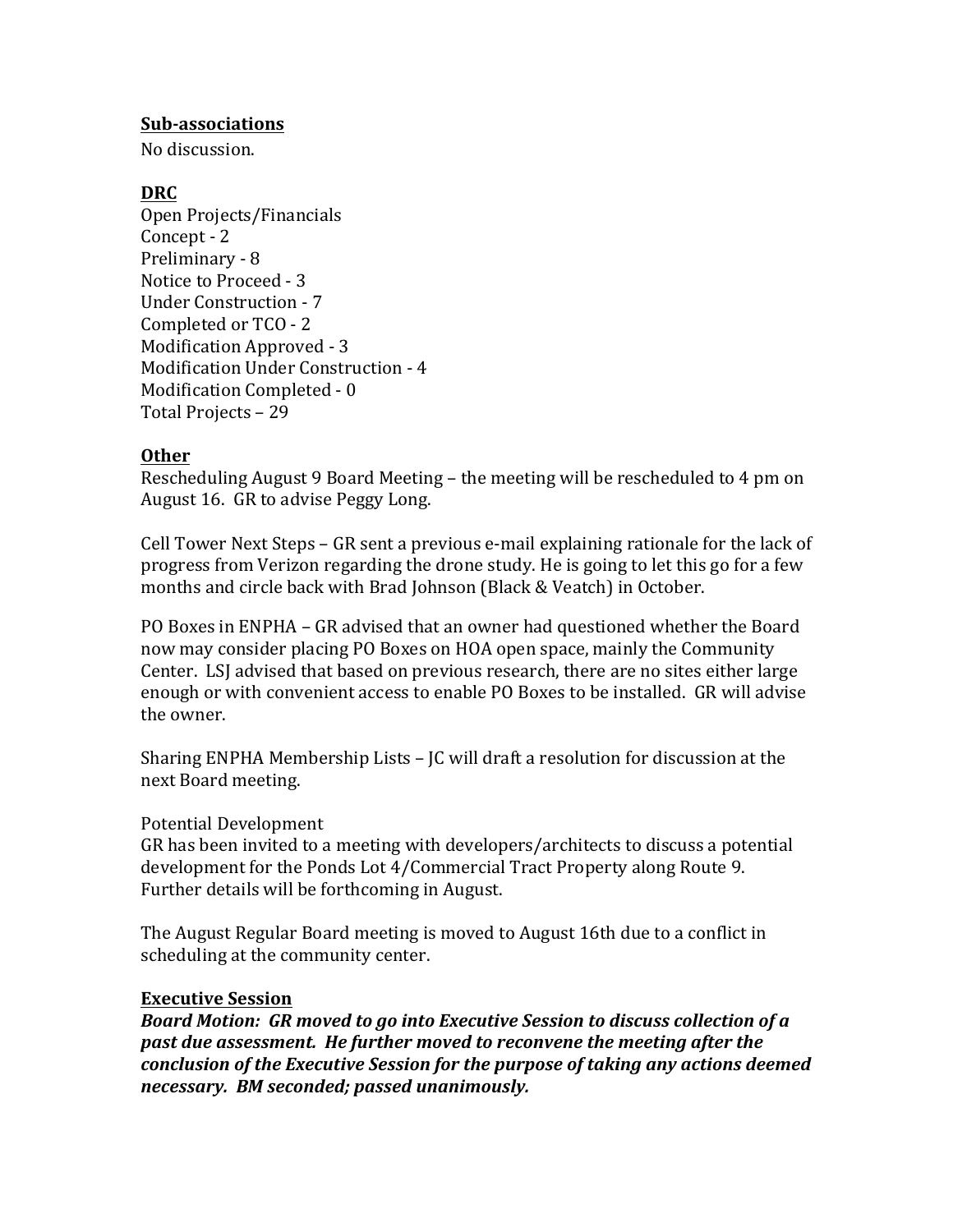## *Board Motion: JC moved instruct the ENPHA attorney to proceed with a potential* assignment of the HOA lien on property located at 1819 Falcon Drive for the *amount of \$1,500. Seconded by PC, approved unanimously.*

#### **Adjourn**

GR adjourned the meeting at 6:15 PM.

Respectfully submitted,